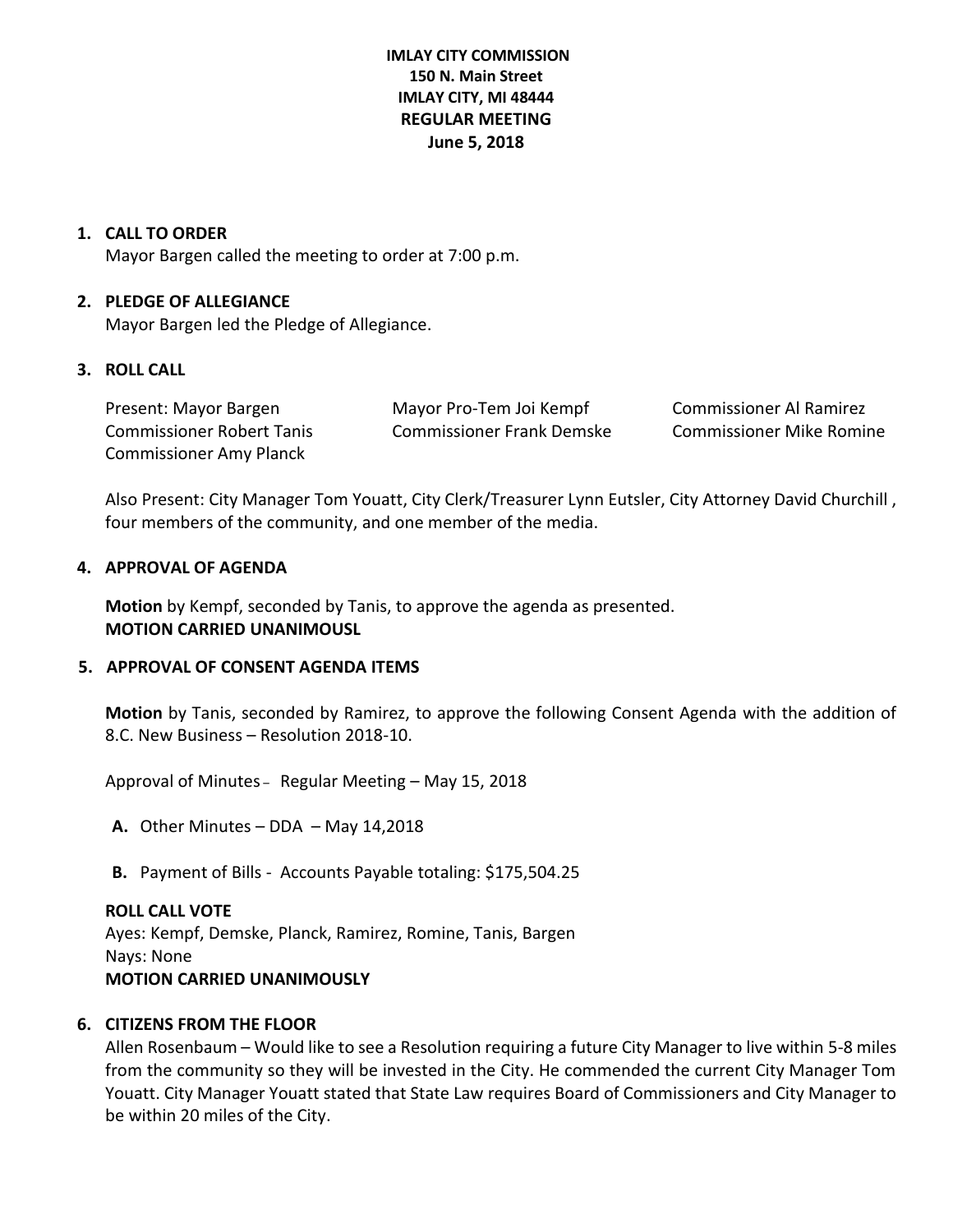#### **7. OLD BUSINESS**

### **A. Imlay City Median/Gateway Landscaping Design Invoice**

**Motion** by Romine, seconded by Planck, to approve Payment to the Spicer Group in the amount of \$2,620.00.

**ROLL CALL VOTE** Ayes: Demske, Planck. Ramirez, Romine. Tanis, Kempf, Bargen Nays: None **MOTION CARRIED UNANIMOUSLY**

#### **8. NEW BUSINESS**

#### **A. Resolution 2018-9 – Assessing Department Property Exemption Policy & Procedures**

**Motion** by Romine, seconded by Demske, to approve Resolution 2018-9 as presented.

# **ROLL CALL VOTE** Ayes: Planck, Ramirez, Romine, Tanis, Kempf, Demske, Bargen Nays: None **MOTION CARRIED UNANIMOUSLY**

#### B. **East Capac Rehabilitation-Construction Engineering Proposal**

**Motion** by Romine, seconded by Demske to accept the Proposal from Rowe Professional Services Company in the amount of \$39,850.00, to provide full-time construction observation and contract administration services in accordance with MDOT LAP requirements for the E. Capac Road Rehabilitation Project as presented.

**ROLL CALL VOTE** Ayes: Ramirez, Romine, Tanis, Kempf, Demske, Planck, Bargen Nays: None **MOTION CARRIED UNANIMOUSLY**

#### **C. Resolution 2018-10 – Poverty Exemption**

**Motion** by Romine, seconded by Demske to approve Resolution 2018-10 – Poverty Exemption as presented.

**ROLL CALL VOTE** Ayes:Romine, Tanis, Kempf, Demske, Planck, Ramirez, Bargen Nays: None **MOTION CARRIED UNANIMOUSLY**